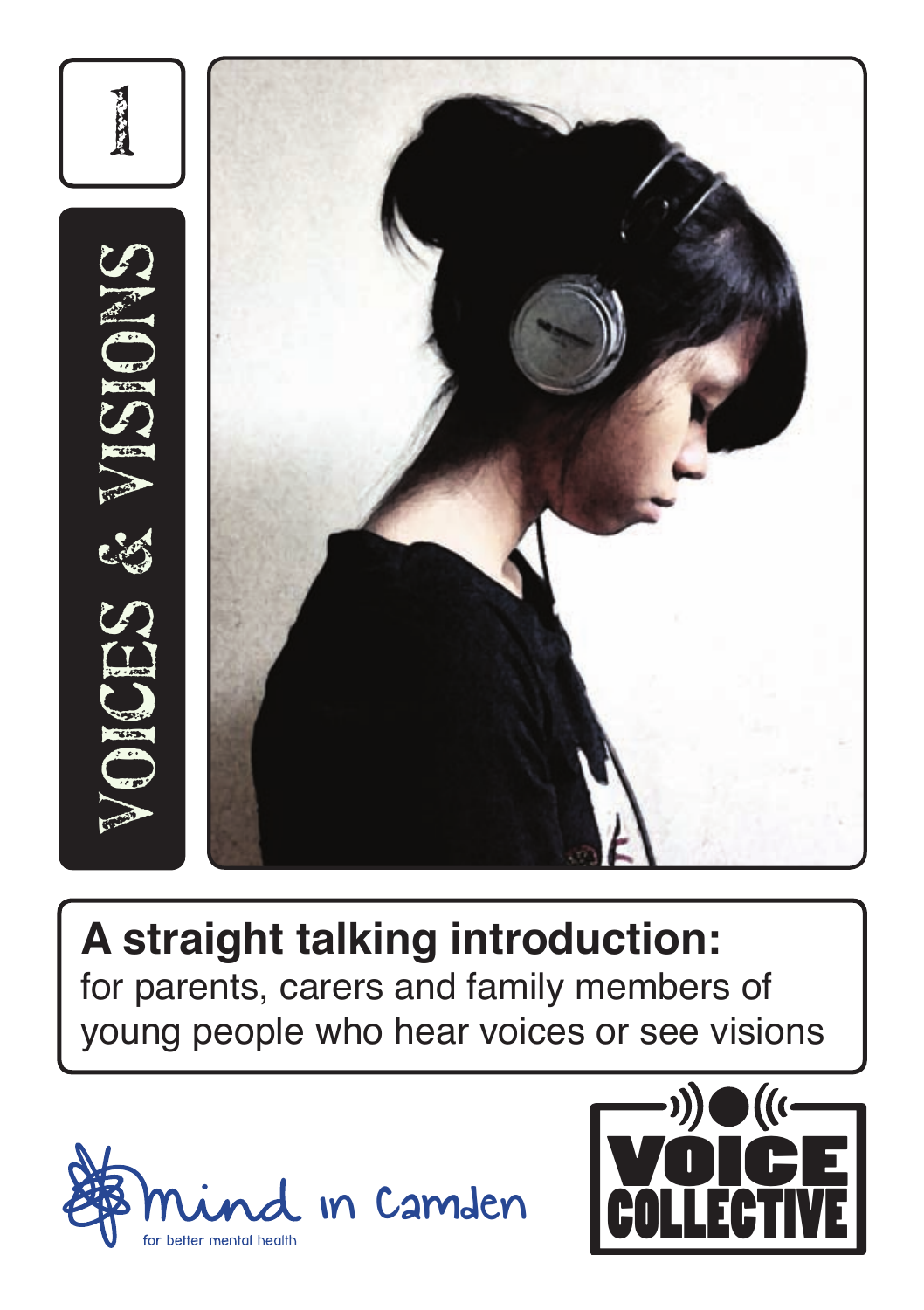# **ABOUT**

This booklet has been put together by Mind in Camden's London-wide Voice Collective project. Voice Collective works with children, young people, families and youth agencies across Greater London to help improve the support available to young people who hear voices, see visions or have other unusual experiences.

The information in this booklet has been created by project staff, some of whom have personal experience of living with voices and visions. Whilst developing the booklet we were also guided by parents and carers, and have used some of their quotes throughout.

**If you, or someone you know, would like to find out more about our services, please contact:**

Voice Collective

Mind in Camden, Barnes House, 9-15 Camden Road London, NW6 3SG

**T:** 020 7911 0822

**E:** info@voicecollective.co.uk, **W:** www.voicecollective.co.uk

**Twitter:** www.twitter.com/voicecollective **Facebook:** www.facebook.com/voicecollective

# With thanks to:

BBC Children In Need sweetcaffeine-stocks John Lyon's Charity (http://fav.me/d37ua2j)

**Funders: Front Page Reference Image:**

**\***The information in this booklet is not a substitute for professional advice. If you are concerned about your child - please speak to your GP.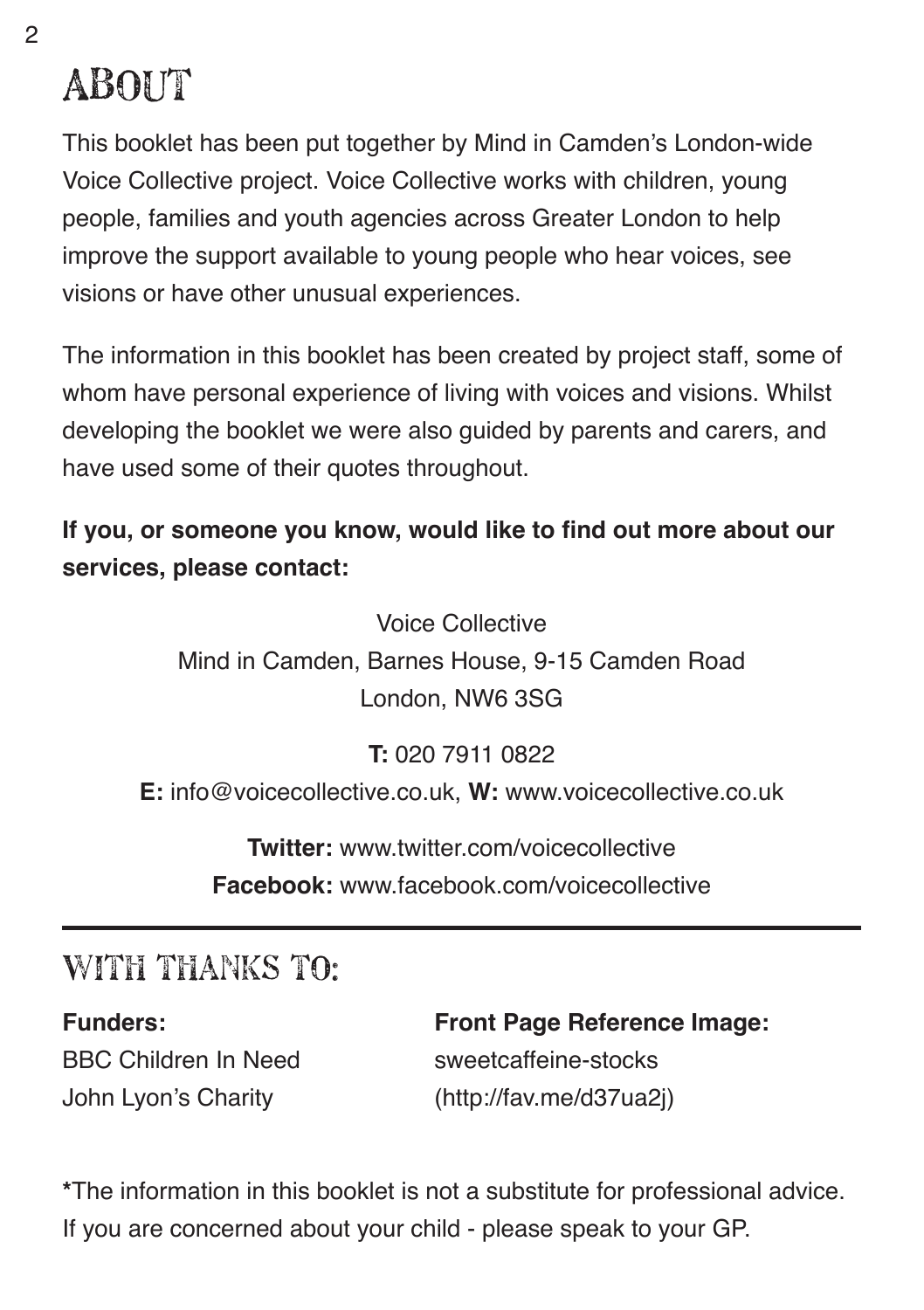# introduction

Dealing with a child who hears voices is like going through a process in which the voices are accepted and the child will be supported based on the acceptance. It is a 'searching together'

Dr Sandra Escher, Children Hearing Voices (p1)

#### **So your child hears voices or has other unusual experiences? Don't panic! You are not alone and neither is your child.**

Many of the parents we work with tell us that they feel overwhelmed. Understandably, they often search for answers on the internet - but sometimes find the information they receive both confused and confusing.

Did you know that around 8% of children and young people hear voices that others don't? Many more (up to 75%) have one off, or transient, experiences in their childhood. Most aren't bothered by these experiences, and they don't need extra support from mental health services.

However, even when the voices and visions cause a problem - **there is hope**. Research shows that 3 out of 5 young people may stop hearing voices within three years. Even those who continue to hear voices can learn to cope with these, going on to live a full and happy life.

This booklet is intended to give you some sensible and honest information about voices and visions to help you better understand what your child is experiencing.

It is the first of a series of four; each tackling issues parents/carers have told us are important to them.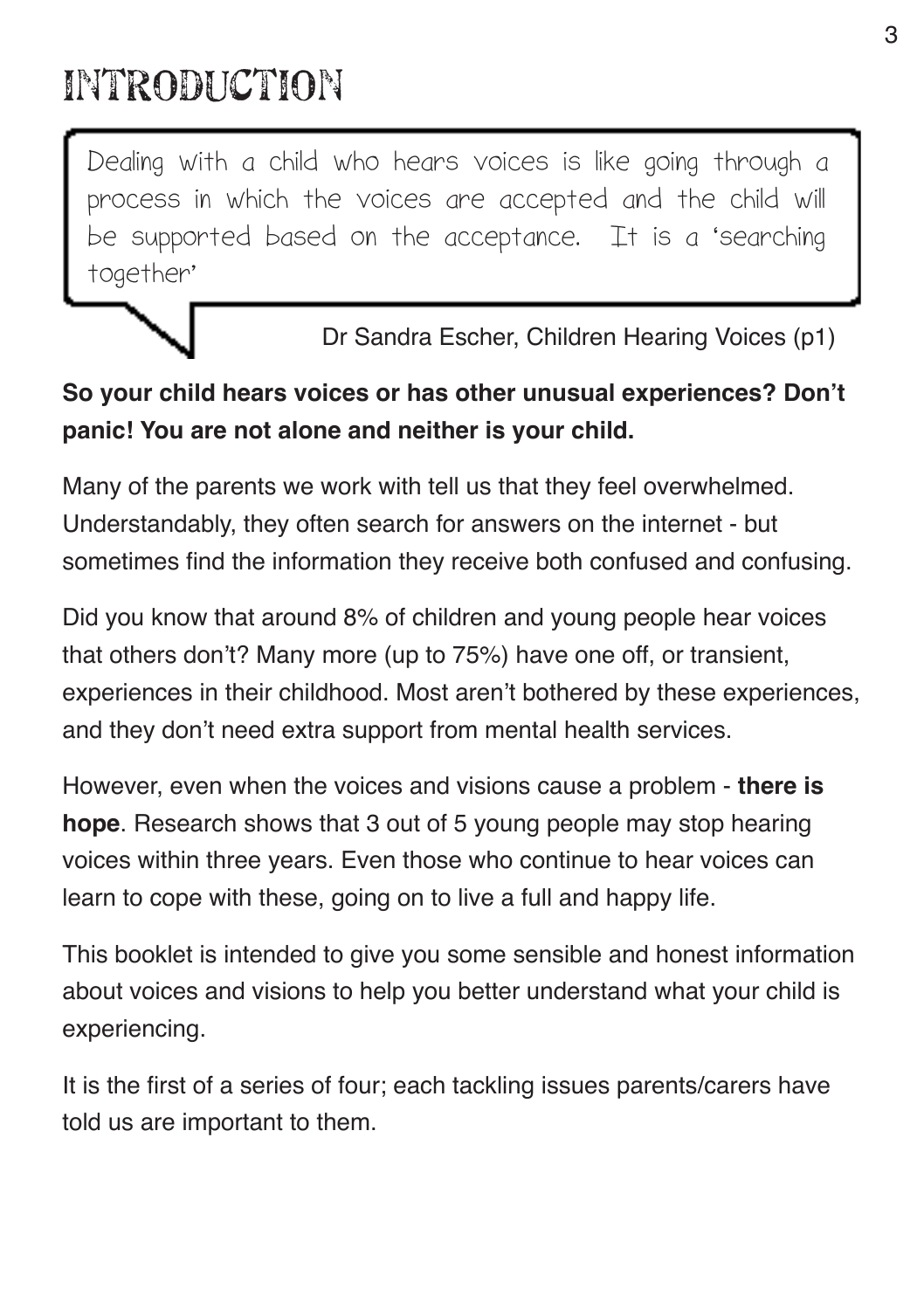# the experience

Always be there for your child, however tough it becomes. You are the one they most rely on and trust. Follow your instincts and remember you know your child better than anyone else

Anne\*, Parent of a child supported by Voice Collective

# What are voices and visions?

When we talk about voices and visions, we mean any experience a young person has when they hear, see or sense something someone around them doesn't. These experiences can include all five senses, hearing, sight, smell, taste and touch.

For some, this experience can be reassuring. For example, a young person who has recently moved house and feels isolated at school might value a voice that is there for them when they're feeling down. For others, it can be confusing or frightening and cause distress.

# WHAT'S IT LIKE?

We are all unique. The way young people experience, and react to, voices and visions is individual. The following is an overview of the kinds of experiences young people often tell us about.

If you want to find out more about your child's experiences, it can be helpful to ask them if they want to talk about it. Some young people will feel uncomfortable or embarrassed talking about voices and visions - but many are happy to open up once they know you're ok to listen to them.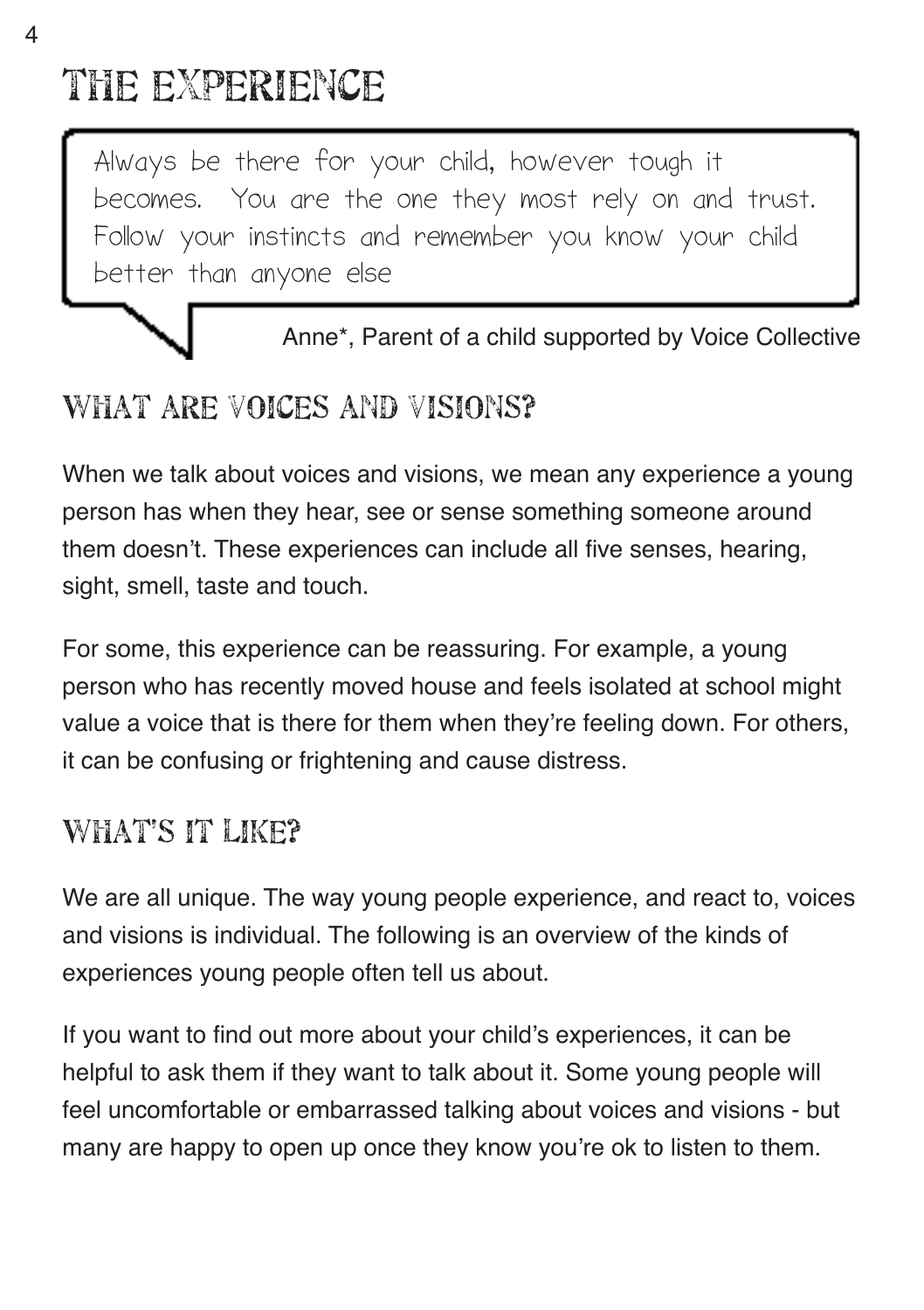I hear a little girl who's scared. She cries sometimes, and I feel sorry for her. I also hear a man's voice who tells me I'm no good. He's worse when I'm struggling at school.

Some people hear voices talking when no-one is around. These could be like the voices of people they know, or complete strangers. They might hear many voices, or just one. Voices can shout, whisper, be clear or muffled. They can speak in sentences or say single words. These voices can be male, female, old or young. Sometimes they have names, but not always. People can hear other types of sounds too, including knocking, crying or music.

Some voices can be positive - encouraging or supporting you. Others may say things that are confusing or distracting, perhaps echoing thoughts or repeating strange phrases. Some voices can be very frightening, saying things that are critical, threatening or commanding. Others are funny, saying things that make you laugh.

### **Seeing Visions**

I sometimes see people's faces change. One minute they look normal and the next they look like stone statues. It freaks me out.

Some people see things that others don't. These visions can be very clear and realistic, but they can also include fuzzy shapes, shadows and beams of light. Sometimes, it can seem as if people or objects around you are changing shape. As with voices, these visions can be reassuring, funny, frightening or distracting.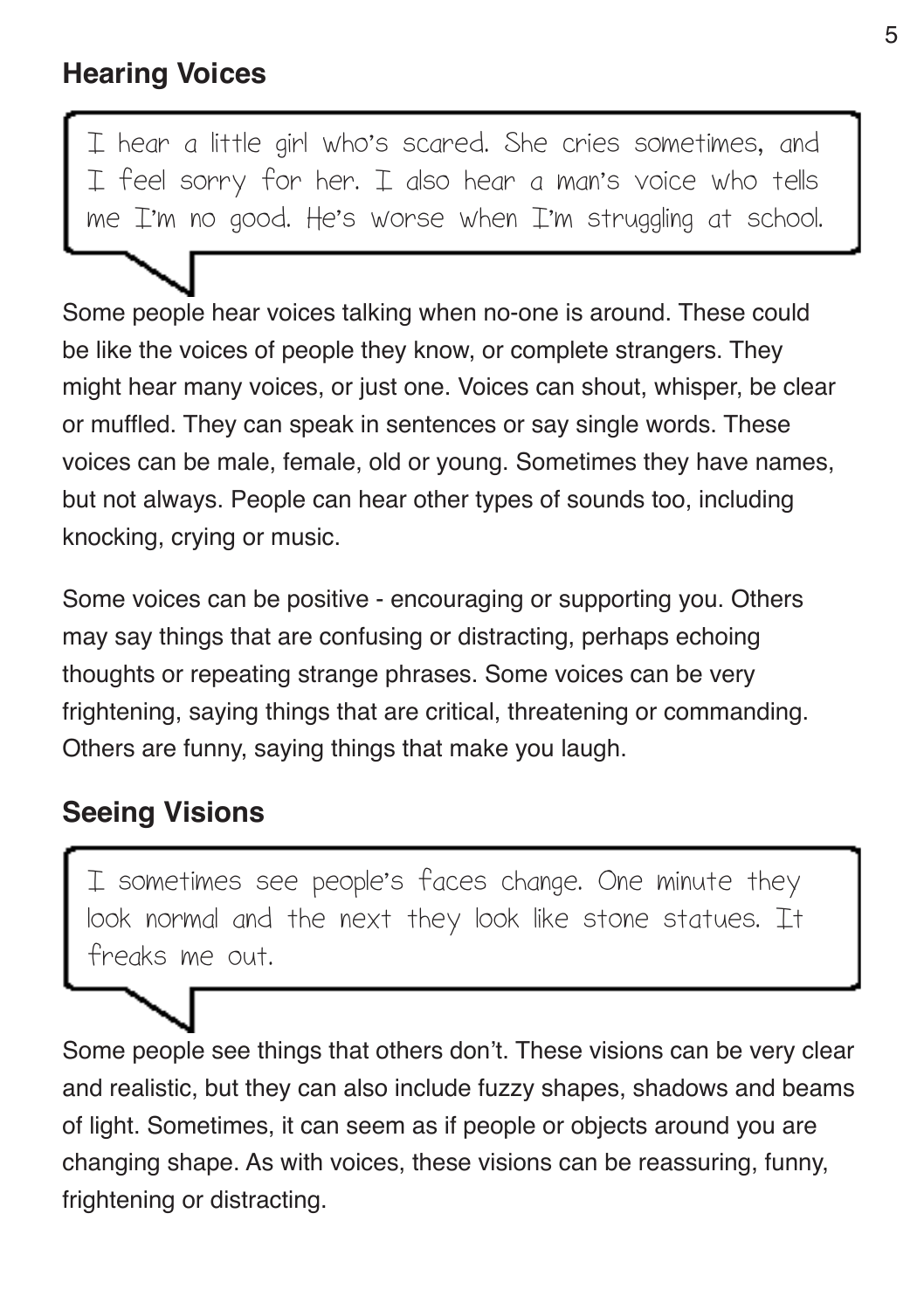# **Smell**

Once, when  $I$  was travelling home on the tube.  $I$  started to smell something horrible. I thought we were being gassed

Some people smell things that remind them of their past. This could be something nice, like a favourite food or their mum's perfume. Sometimes, when a child has been through a difficult or traumatic experience, they may smell things related to this experience. For example, a child whose house burned down may smell smoke when they are anxious. This can be very frightening, especially if the child doesn't realise that this sensory experience belongs in the past.

Sometimes the smell isn't linked to a particular memory, but can still be very worrying. For example, some young people smell gas, burning or rotting food. These smells can feel very real and leave them fearing for their safety.

#### **Taste**

There are times when my tastebuds go a bit strange. I try and eat things, but everything tastes like it's gone off.

It can be difficult to know if you're tasting something that others can't unless you taste something in your food and get someone else to try it too. This can make taste experiences particularly difficult to deal with.

Some young people get a strong bitter taste in their food or drink and, understandably, start to worry that there is something wrong with it. Others may taste things when they are not eating or drinking. They may taste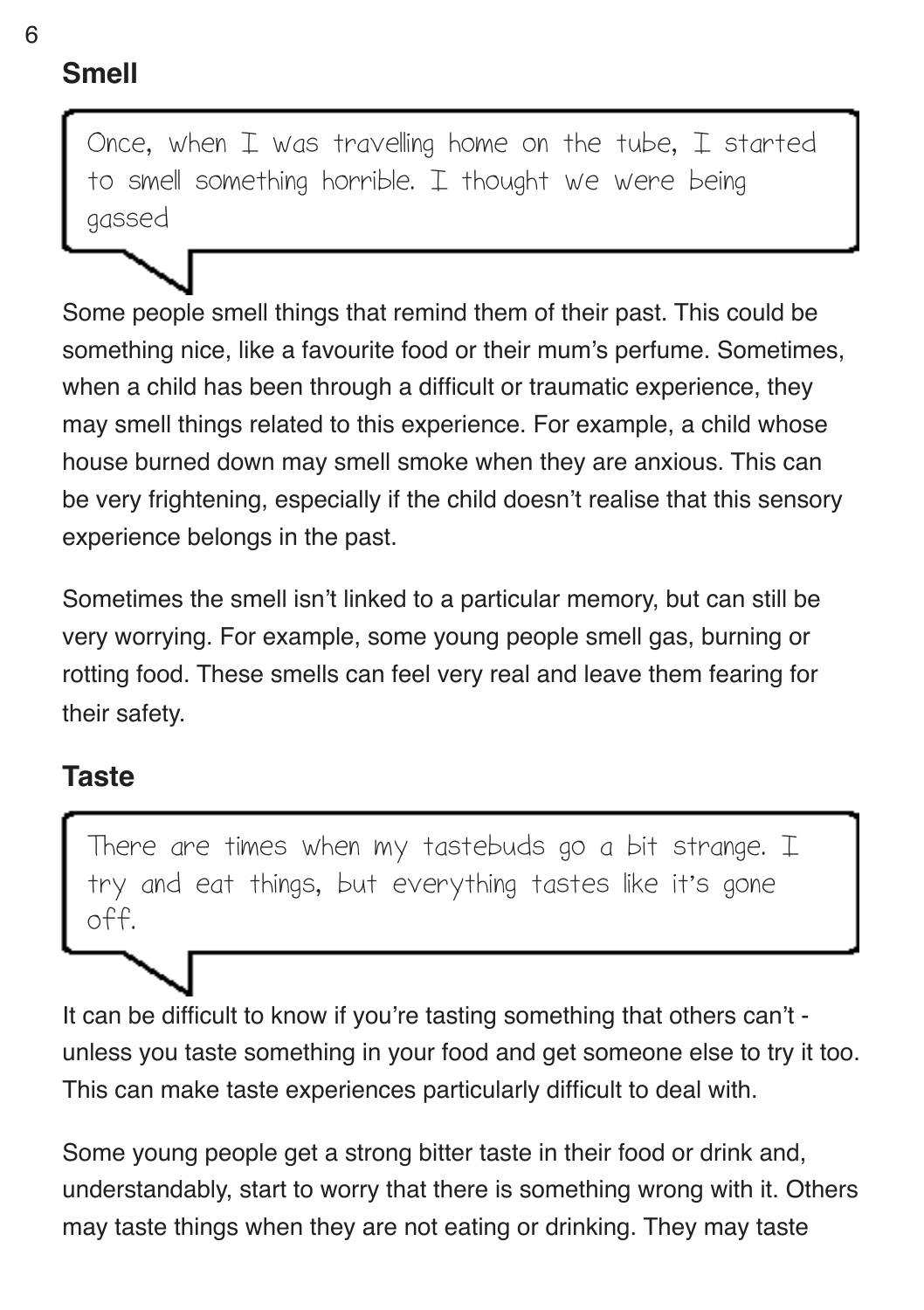something pleasant (like chocolate or a favourite food) or something they dislike (perhaps something bitter or metallic).

# **Feeling (touch)**

I get worried that there's something in the back of my neck. The more  $I$  think about it, the more  $I$  can feel it

Some people can feel things on their skin when there doesn't seem to be anything there. They might feel something crawling over their skin, tickling them or pushing them. Sometimes people feel something underneath their skin, and this can lead them to feel really worried about what is happening to their body.

Understandably these experiences can be very confusing and frightening. It's not as simple as this, though. For others, these experiences can be reassuring. For example, a young person who feels upset and lonely may feel reassured by a gentle hand on their shoulder. They might interpret it as a sign that someone is there to support them.

### **Or any combination of the above**

Whilst some young people experience these things in only one of their senses, many have a combination. For example, they may both hear and see someone speaking to them. They might have a strange taste in their mouth just before they see a vision. They may both see, and feel, something on their skin.

**The above is only a sample** of the range of experiences young people can have. If you're unsure what your child is experiencing, the best thing to do is ask if they feel OK talking to you about them. Show them that you're interested in what they have to say, and stay calm even if their experiences sound very unusual. Remember that lots of young people have experiences like these. Your child is not alone.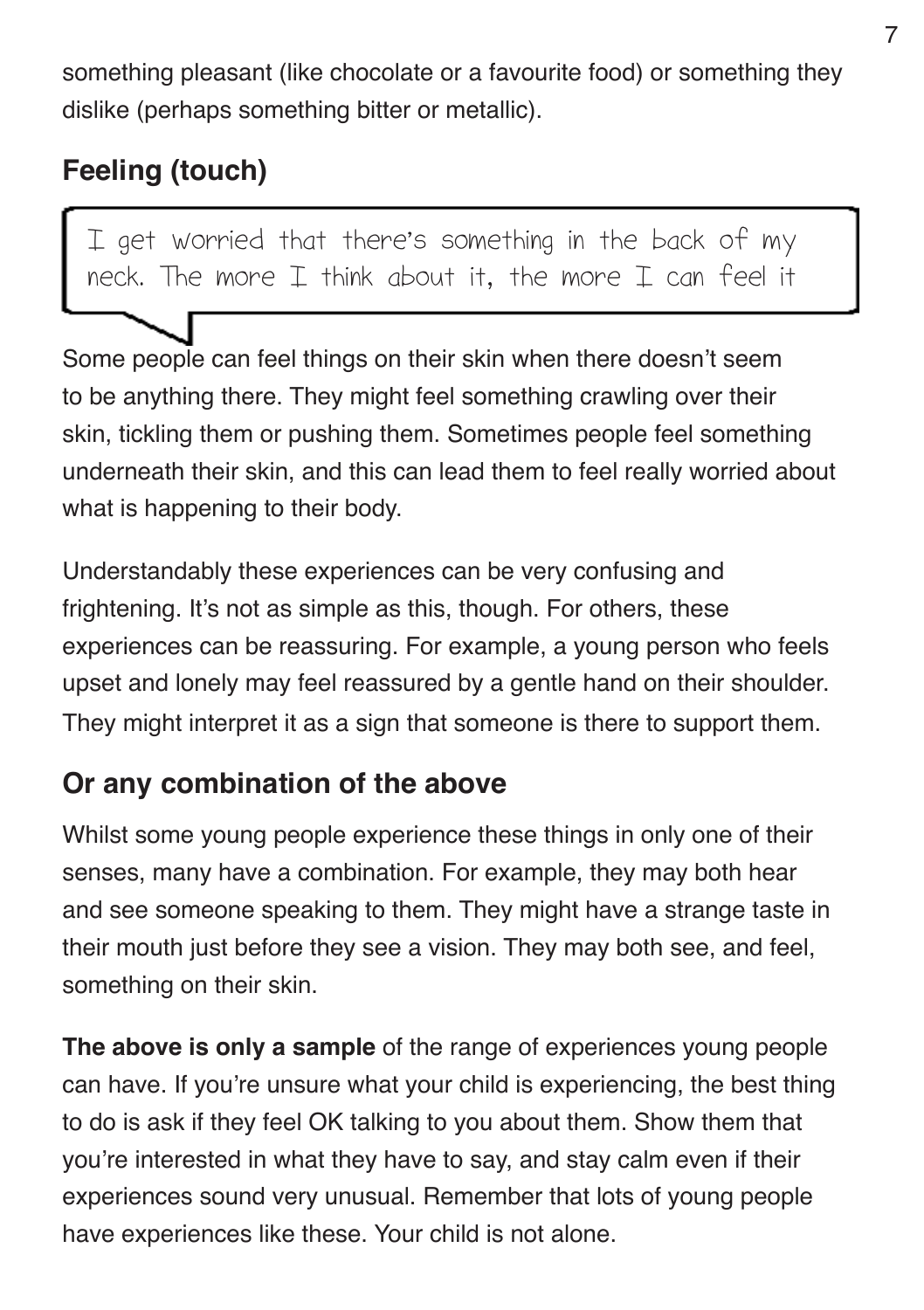We are all unique, so voices and visions affect each of us differently.

### **The negatives**

For some, hearing voices or seeing visions can be a scary and overwhelming experience. If the voices or visions are distracting, or the young person copes by going inside themselves, they might get into trouble at school for not paying attention. They might find themselves getting frustrated easily, getting in to arguments or lashing out when it gets too much.

Others react to the voices by withdrawing and spending lots of time alone. Some develop ways of coping with their distress that can seem odd or unusual to others (counting, checking and completing rituals, for example).

If they are confused about the things they are thinking, feeling and experiencing, a young person may develop unusual beliefs. Whilst these can be helpful, providing a narrative or story to explain their situation, they can also result in more distress. Beliefs that leave the child powerless (e.g. government conspiracies) can cause a lot of fear and paranoia.

Negative voices can chip away at a young person's self esteem and confidence. Attempts to manage feelings of hopelessness and powerlessness can include self harm, eating distress and substance misuse. Some young people hear very scary voices that threaten the people they care about, or tell them to hurt themselves.

Most of the young people we meet at Voice Collective tell us that they feel weird, freakish or wrong. In our society, hearing voices is associated with so many negative media stereotypes that many feel unable to talk with their closest friends or family about what's going on for them. Others have already been bullied for being different or struggling with mental health problems.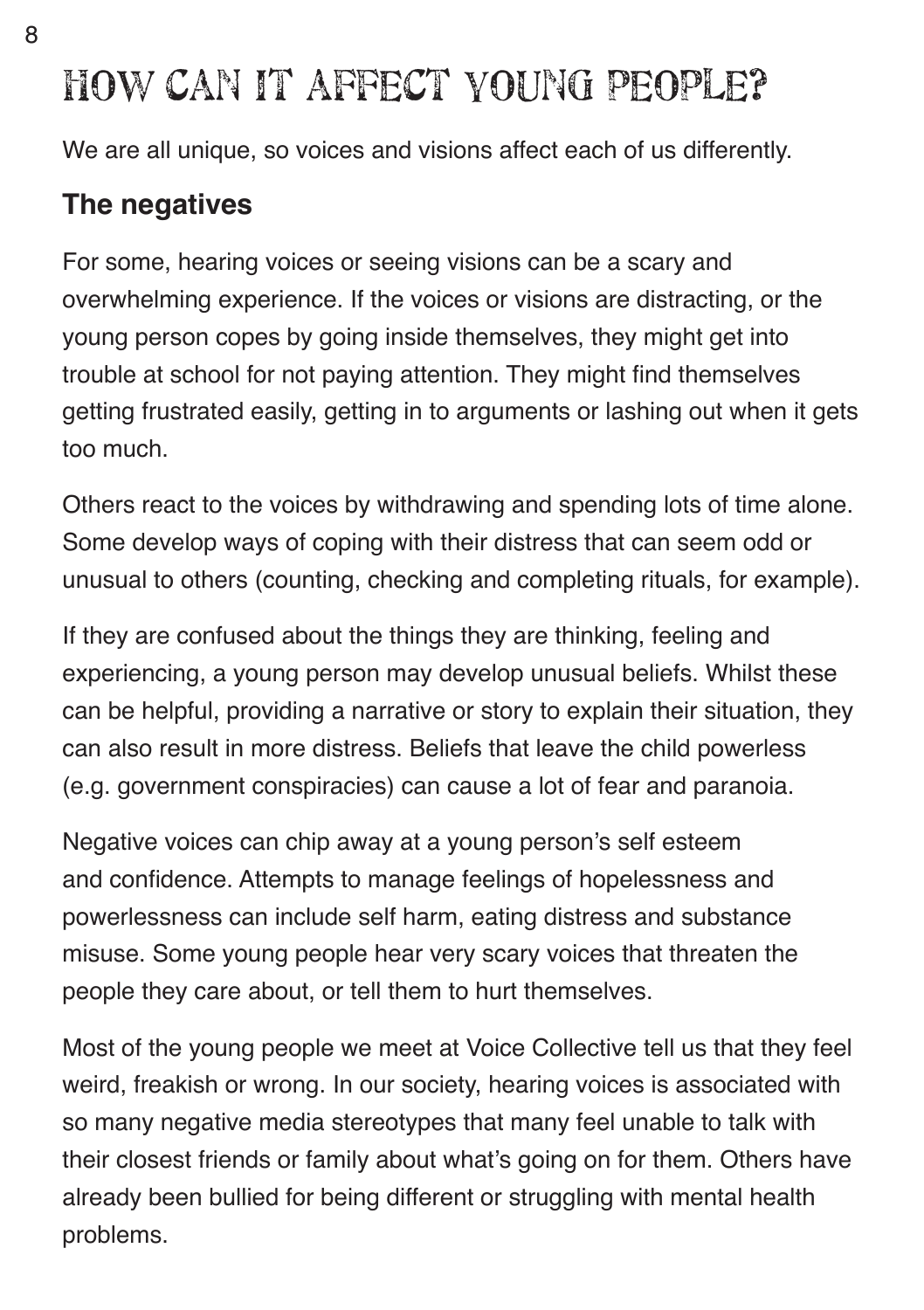### **The positives**

For some people, hearing voices or seeing visions can be a positive or helpful experience. Imagine being alone in your room at night, feeling worried about an exam at school when a familiar voice tells you that it's going to be ok, or makes you laugh. Some young people hear voices that give good advice, or keep them company when they're lonely.

Voices can be creative, helping give the young person ideas for poetry or artwork. Some writers, for example, say how the characters in their story speak to them and tell them what to write. A skill like that can be a wonderful asset.

Even distressing voices can have positive effects. A young person who can stand up to commanding or nasty voices is someone who can use those skills to assert themselves with bullies. Whilst critical voices can devastate a child's self esteem, learning to deal with these can help a child become more sure of their identity and strengths.

Rather than seeing difficult voices as a purely negative experience, it's helpful to remember that they are there for a reason. Difficult voices are usually linked to things that the young person is struggling to cope with. The positive impact of negative voices can, with the right support, be the young person and their supporters dealing with that problem.

#### **The middle ground**

For many young people, the voices are neither wholly positive or negative - they are somewhere in the middle.

Young people can, and do, find ways of coping with any negative or difficult effects of their voices or visions. With the right support, we've seen young people grow and take control of their own experiences and get on with their lives. That members of the Voice Collective project team have their own experience of hearing voices is proof that negatives can be turned to positives. **See our recovery booklet for more information.**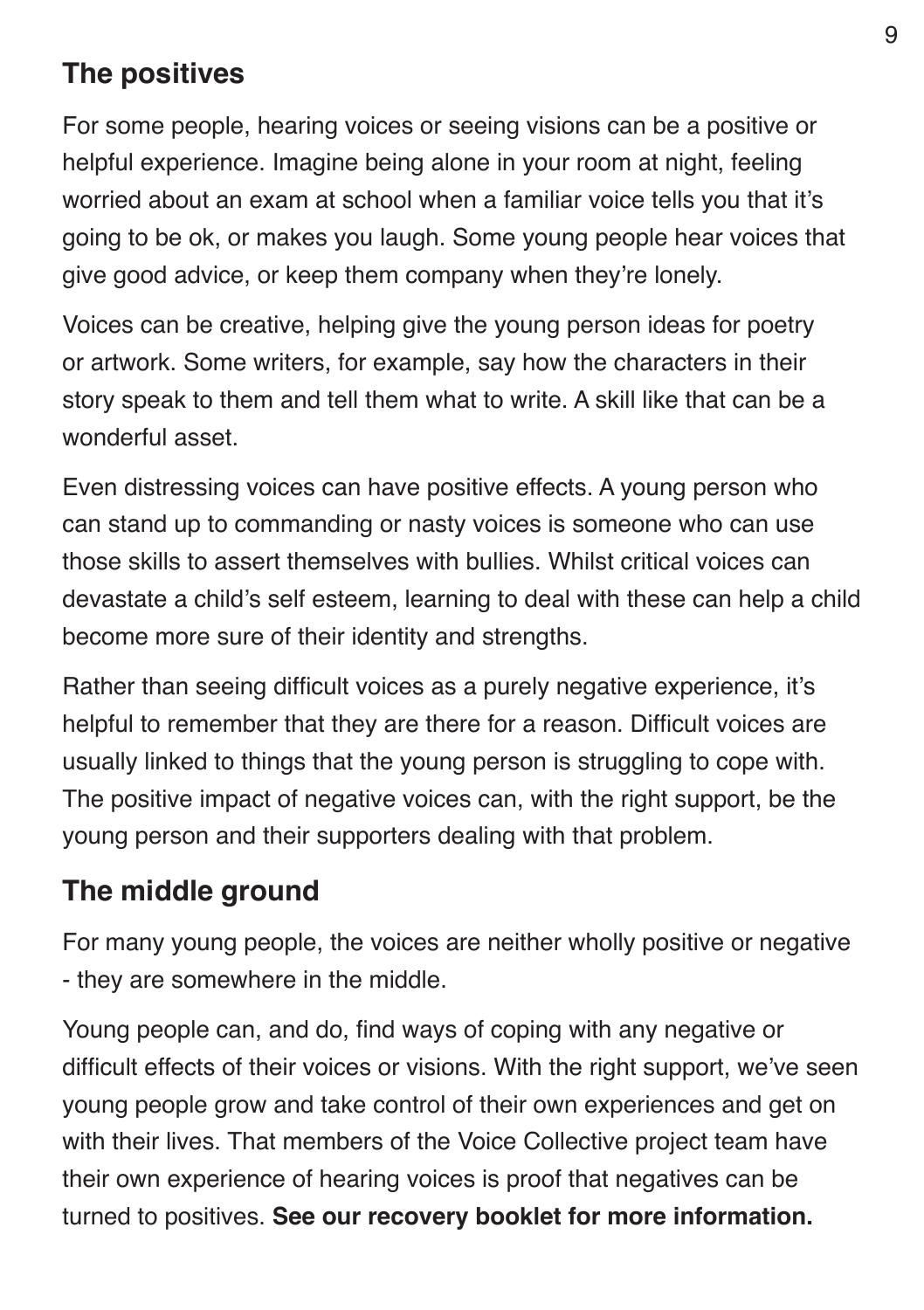# making sense of voices and visions

You know your son/daughter better than anyone. You should never doubt your judgement, or be afraid to ask for advice, support and help

# Anne\*, Parent of a child supported by Voice Collective WHY DOES IT HAPPEN?

As frustrating as this may be, there is no single answer to why children and young people hear voices or see visions. There are lots of different ideas about this, so the important thing is to find an explanation that makes sense to you and your child.

# **Some possible explanations:**

**Trauma / difficult life events:** This can include being bullied, changing schools, problems at home (divorce or arguing), abuse, bereavement, physical illness, being the victim of, or witnessing, a crime - anything that makes a child feel overwhelmed or powerless. These events can leave a child with powerful thoughts and feelings that can be linked to the voice or vision in some way.

**Spiritual experiences:** Some people hear the voice of God or other beings. For some, this can be life-affirming, but for others it can be very scary. Different religions and belief systems have their own ways of responding to these experiences, but it is good to remember that a voice claiming to be God or a demon isn't necessarily telling the truth. If you, or your child, believe that they are having a spiritual experience it can be helpful to consult with a reputable spiritual advisor for guidance.

**Individual difference**: For some people, hearing voices or seeing things is just part of who they are. It's like having green eyes or being left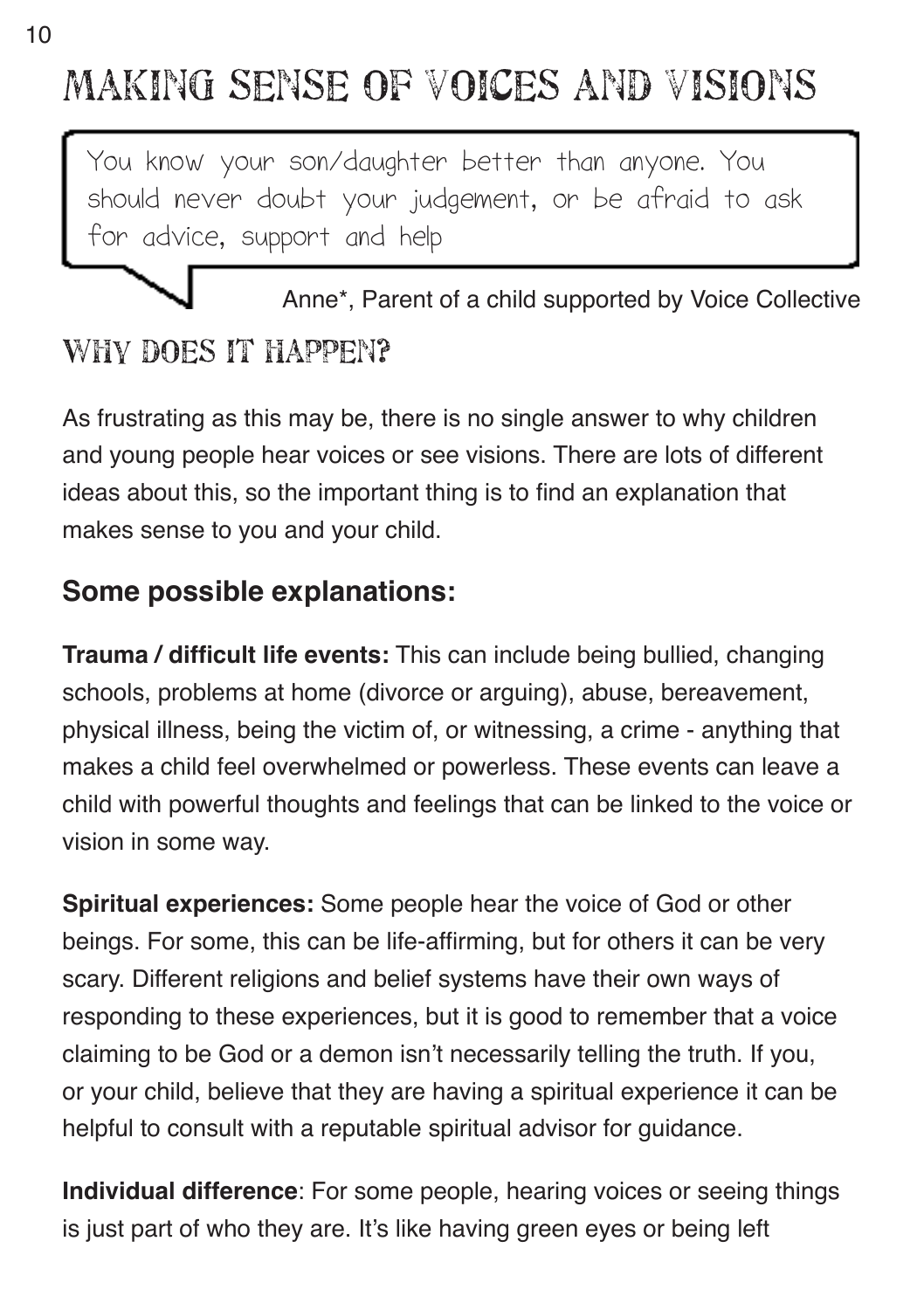handed. However, when young people are under stress these experiences can change and become difficult to cope with. This is a sign that they need extra support.

**Special gift or sensitivity:** Many cultures believe spirits can talk to humans. Some people believe they have a gift that helps them talk to ghosts and spirits. It can however be very confusing to develop this gift and your child may need support in doing this.

**Emotional health problems:** For some people their voices and visions can be triggered by how they're feeling. For example, someone who feels really anxious may hear voices telling them they're in danger. A young person who is struggling with feeling low, perhaps diagnosed with depression, may hear voices that tell them that they're a bad person and should be punished. Someone who is struggling with an eating disorder may hear a voice telling them not to eat, or to binge and purge.

**Physical health problems:** Our state of mind is related to the state of our body. Not sleeping, being isolated, having a fever, epilepsy, severe infections and head injuries can all cause voices and visions in some people. See your GP if you think there may be a physical cause to your child's experiences - they will be able to advise you.

**Legal and illegal drugs:** The substances we put in our body can affect our state of mind. Cannabis has been linked to the onset of voices and visions in some people. Others may feel their experiences are linked to heavy use of amphetamines or cocaine (drug induced psychosis). These experiences can be very intense, but are often short-lived.

In some cases, voices and visions can arise as rare side effects from prescription or over the counter medication. This includes some strong pain medication, antibiotics, antidepressants and antimalarials. If you want to find out more, please speak to your GP or a pharmacist.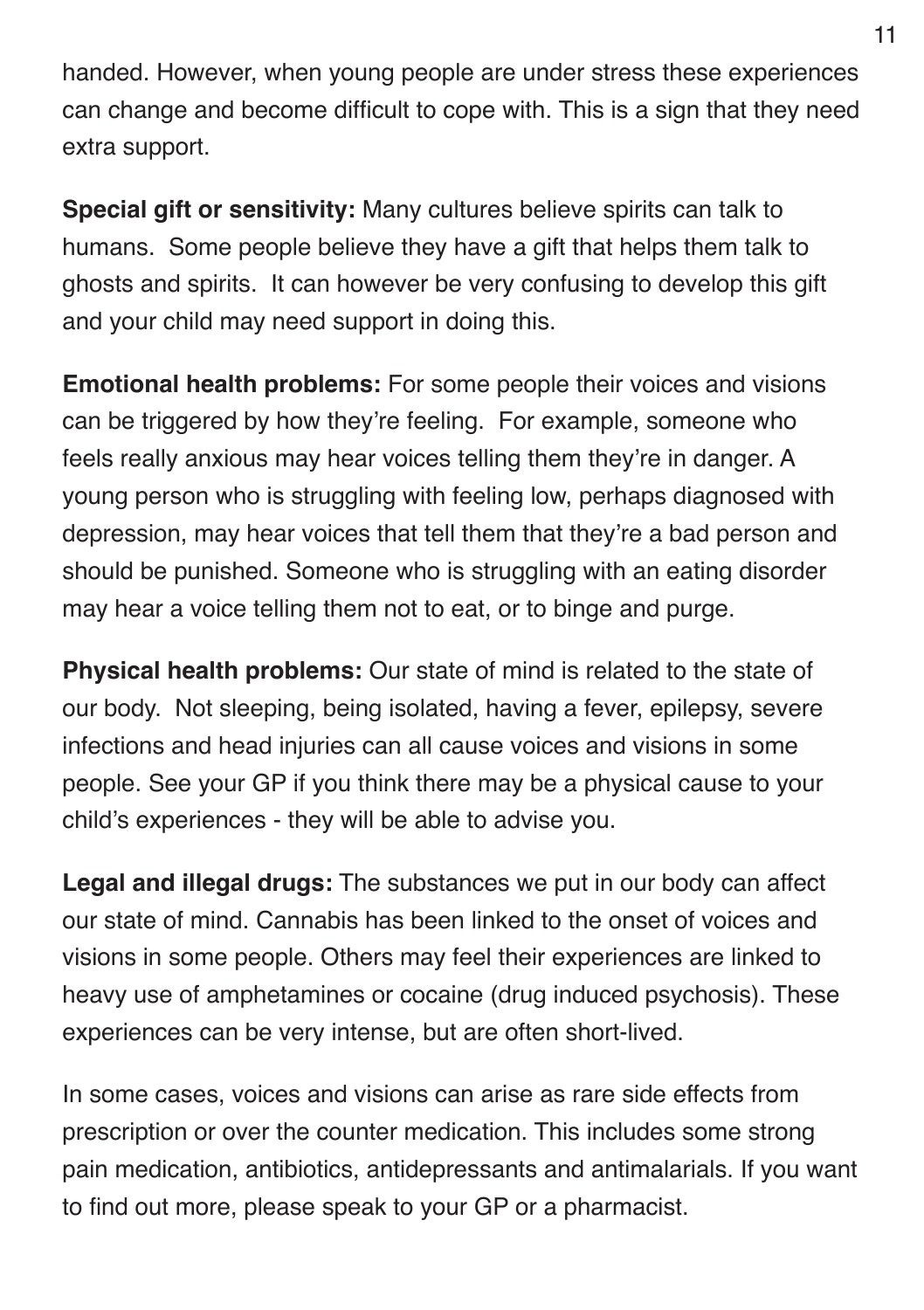### **What about psychosis and schizophrenia?**

Psychosis is just a word. It has no power to change the future or the past. See your child, not the label

#### Desmond\*, Parent of a child supported by Voice Collective

Psychosis is simply an umbrella term that is used when young people are struggling with voices, visions or unusual beliefs and seem to be out of touch with reality. This term is also used when people seem to have very muddled or confused thinking, which can make it difficult for the people around them to understand what they are saying.

Whilst this term may sound very frightening, it can be helpful to see it as a description of a state of mind rather than a predictor of future problems. Stress, trauma, drug use, overwhelming spiritual experiences and physical health problems can also cause periods of psychosis. With support, the young person can deal with the underlying issues and recover.

Some parents worry about whether their child has schizophrenia. With so much negative media coverage, this diagnosis carries a lot of fear and stigma. Doctors may use this diagnosis when someone has more long term difficulties with voices, visions, beliefs and muddled thinking - but it is rarely used for children and young people in the UK. When a child has severe problems it's much more common for professionals to speak in terms of psychosis, anxiety, depression, PTSD or emotional problems.

#### **Many young people who hear voices are not diagnosed with**

**psychosis** or another mental health problem. However, if your child is given a diagnosis - try to remember that these are merely labels and cannot predict the future. At Voice Collective, our manager was diagnosed with schizophrenia as a young adult. She now works full time, is no longer unwell and lives a life she loves. No matter what the problem is - recovery IS possible.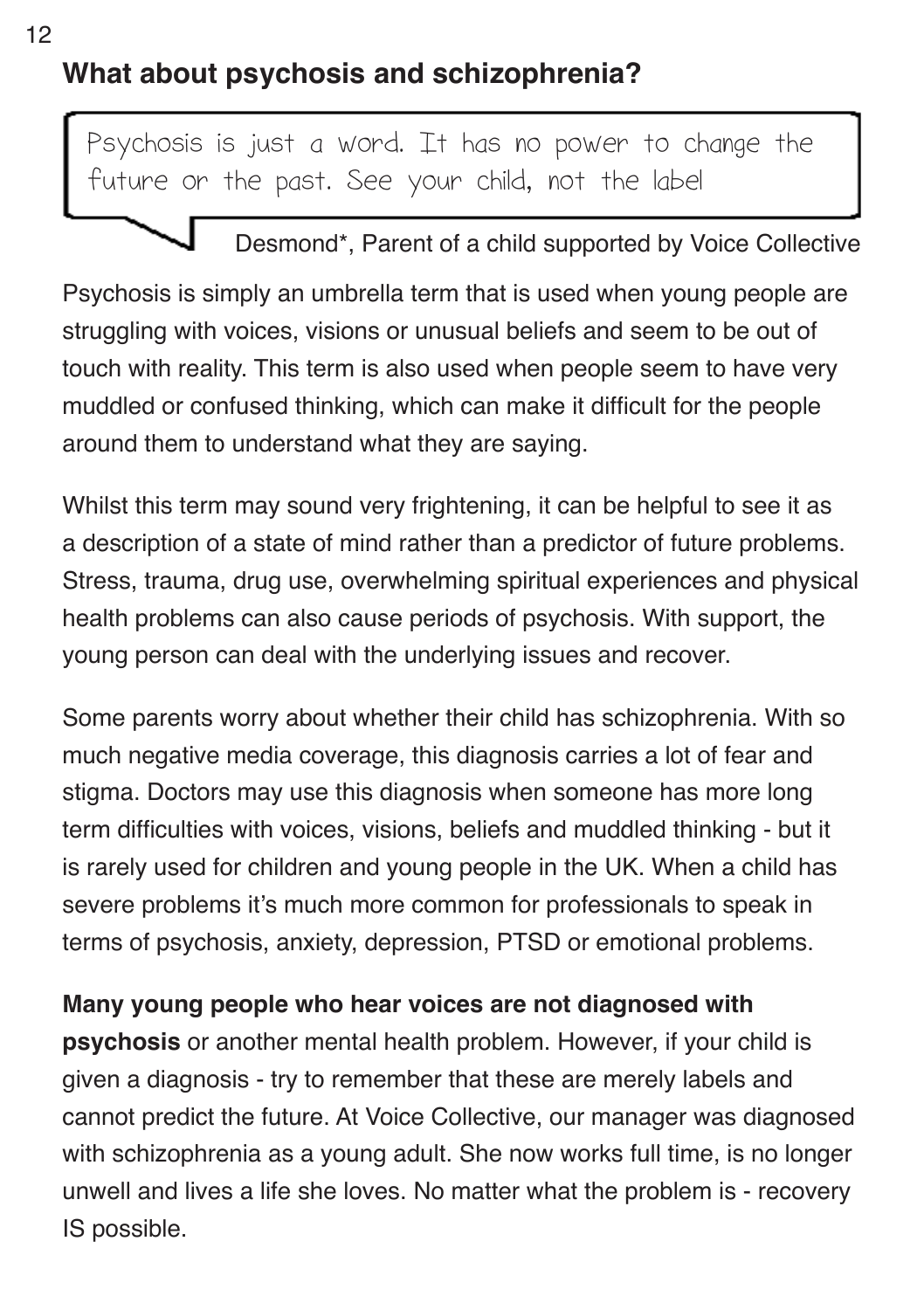# A more helpful question

The range of potential causes can feel quite confusing. Some parents find that they tie themselves in knots trying to understand why this is happening to their child. The problem is, no-one can give you a definitive answer to why your child is hearing voices (the root cause). Different people, different doctors and different researchers will have different ideas.



Given that many young people don't have problems with hearing voices or visions, a more helpful question is: **Why do some young people hear voices that they struggle to cope with?**

# Voices, visions and emotions

Whatever their root cause, difficult or distressing voices tend to be related to difficult or distressing feelings (including fear, guilt, anxiety, powerlessness, insecurity and anger). These feelings can stem from life experiences that the young person has not been able to deal with.

If your child is struggling with voices and visions it is helpful to think about what may have happened, in their past or present, that could be troubling them. Sometimes this is obvious, for example, you may know that your child has been bullied at school or has lost someone close to them. They may have experienced some form of abuse, or be struggling with their schoolwork. Other times, it is less clear and needs some investigation. In this case, it is worth seeing the voices as messengers. The things they say, and their underlying themes, often point to difficulty itself.

Escher describes hearing voices as 'mostly a reaction to a situation or a problem the child or young person cannot cope with. It is a signal.' So, if your child is struggling with voices it is important to help them to find someone to talk to about their feelings - so that they can deal with any underlying problems.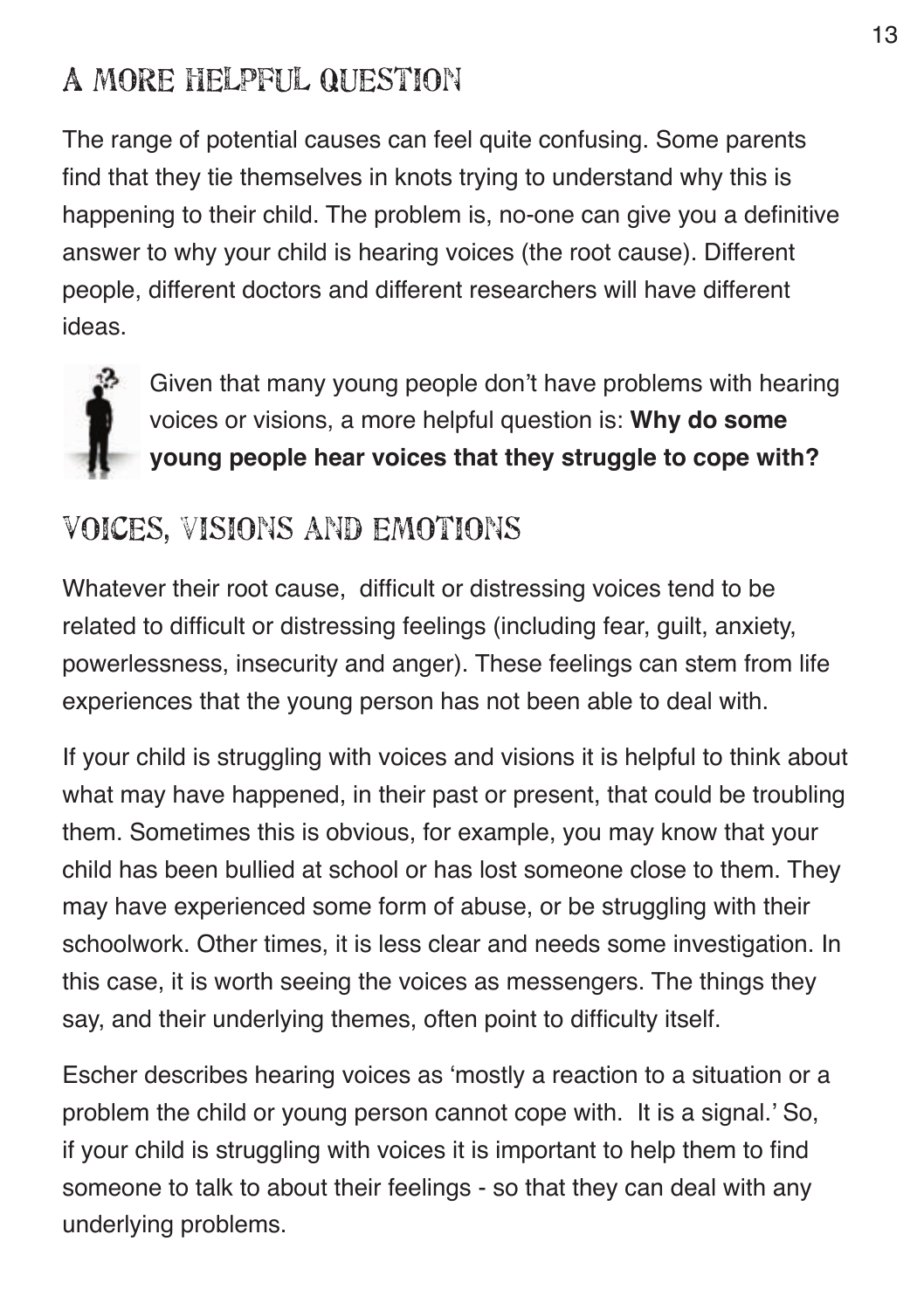# supporting your child

Listen to your child and take them seriously but don't forget to look after yourself too



Once the problems underneath difficult voices are addressed, many young people find that the voices they hear either disappear completely or become more helpful. Others find that the voices stay the same, but they themselves have become more confident and feel able to cope with experiences that previously overwhelmed them.

# top tips

**Don't Panic:** The most important thing you can do is to stay calm. Although this may seem difficult, it is vital you show your child that you are not afraid of the voices they hear and don't see them as 'mad' or 'crazy'.

**Believe Them:** Hearing voices and seeing visions is a really common experience in childhood - so, if your child says they're hearing voices it's likely that they are. Young people can be very sensitive to the reactions of the people closest to them, so show they as clearly as you can that you're taking what they say seriously, even if it sounds unusual.

**Space To Talk:** It's hard to make sense of experiences if you keep them inside. So, if your child would like to talk about their voices, visions or feelings - encourage them to do so. Ask them whether they would like to tell you more about what's going on for them, and show that you're interested. Really try to listen to what they are describing, asking them questions if they find it helpful.

If your child's beliefs or experiences sound strange, try and listen without judgement. Remember that they're trying to describe, and make sense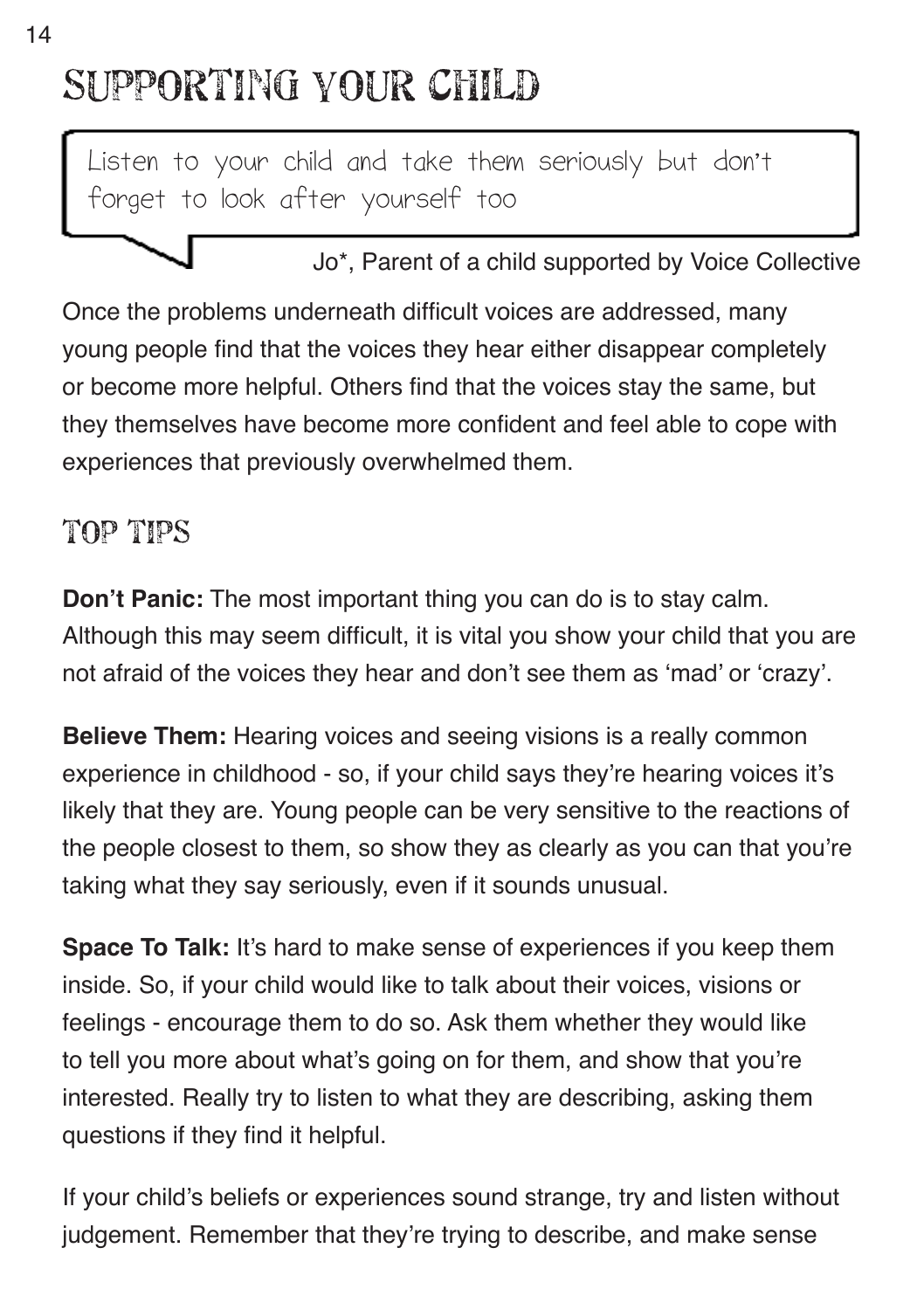of, experiences that are quite extraordinary. Under the circumstances, unusual beliefs are quite understandable. Try not to get caught up in arguments about logic and reality - if you're unsure how to respond just focus on how they are feeling.

If your child finds talking difficult, then explore other ways of helping them to open up. Some young people find it easier to talk whilst they're walking or doing an activity. Others prefer to write or draw about how they are feeling, and then show it a parent afterwards. There is no right way to communicate - find a method that works for you and your child.

**Avoid Assumptions:** If your child is distressed and tells you they hear voices it's easy to jump to the conclusion that the voices are causing the problem. This is understandable, but it can mean that the real problem your child is worrying about can go unaddressed (e.g. bullying or problems at school). Try and be open to whatever your child wants to say to you, and check things out if you're unsure what they mean.

**Hold The Hope:** Struggling with voices can make your child feel isolated and different from the people around them. They may worry that they're going 'crazy', so it can really help to know that these experiences are relatively common (1 in 12 young people hear voices) and that they do not always lead to mental health problems. Even those who are overwhelmed by voices and experience psychosis can, and do, recover and live the life they want to live.

**Coping Strategies:** If your child is struggling, there are lots of simple ways that they can begin to deal with difficult experiences. In general, strategies that promote feelings of safety and deal with the underlying difficult emotions are most helpful. As a parent you will already have ideas about how your child copes with stress; your child will have some good ideas too. These strategies can help with voices and visions. **See our website or 'Guide To Coping & Recovery' booklet for more ideas.**